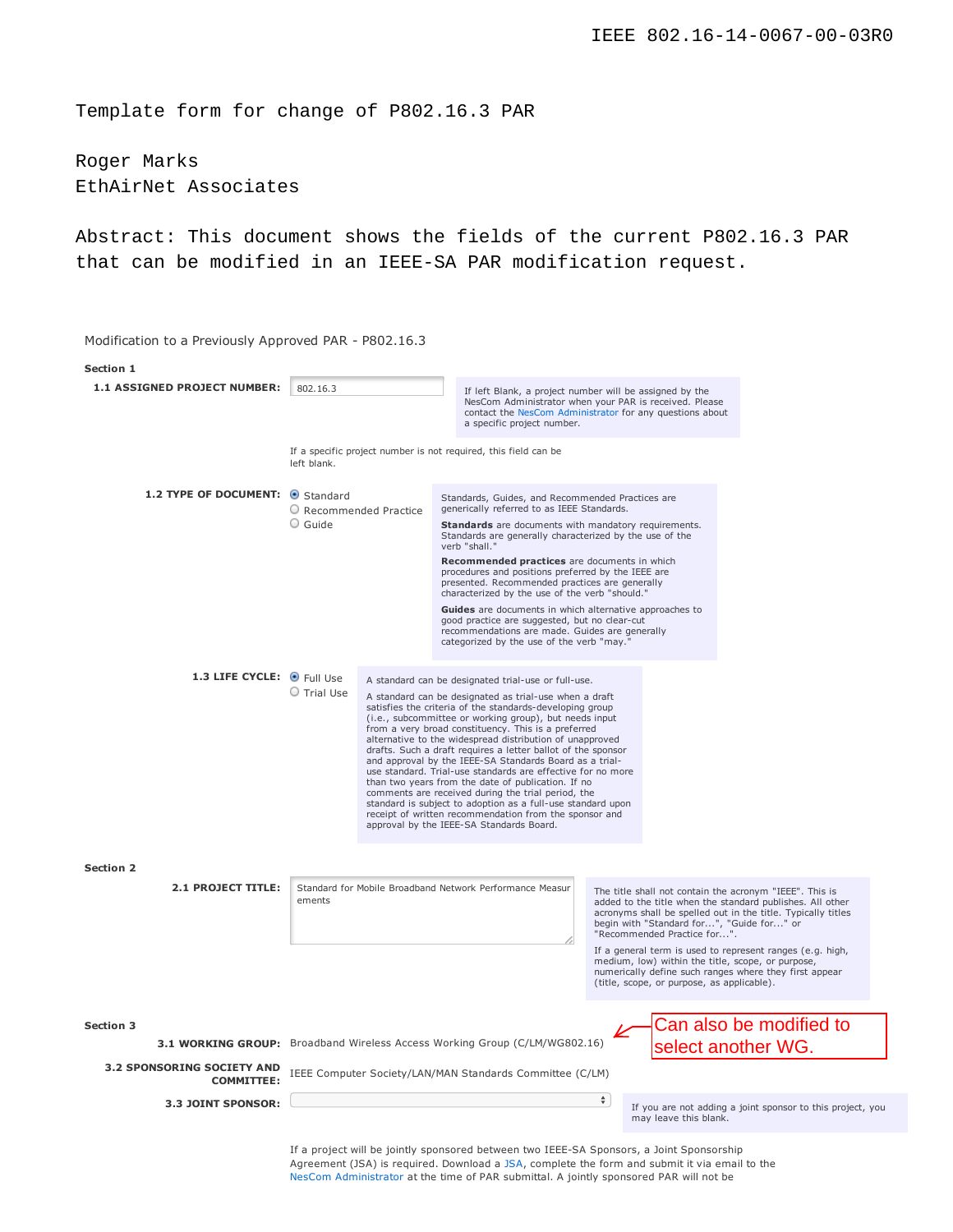| <b>Section 4</b>                                                                                                                                                                              |                                                                                                                                                                                                                                                                                                                                                                                                                                                                                                                                                                                                                                                                                                                                                                                                                              |                |                                                                                                                                                                                                                                                                                                                                                                                                                                                                                                                                                                                                                                                                                                                                                                                                                                                                                                   |  |  |  |
|-----------------------------------------------------------------------------------------------------------------------------------------------------------------------------------------------|------------------------------------------------------------------------------------------------------------------------------------------------------------------------------------------------------------------------------------------------------------------------------------------------------------------------------------------------------------------------------------------------------------------------------------------------------------------------------------------------------------------------------------------------------------------------------------------------------------------------------------------------------------------------------------------------------------------------------------------------------------------------------------------------------------------------------|----------------|---------------------------------------------------------------------------------------------------------------------------------------------------------------------------------------------------------------------------------------------------------------------------------------------------------------------------------------------------------------------------------------------------------------------------------------------------------------------------------------------------------------------------------------------------------------------------------------------------------------------------------------------------------------------------------------------------------------------------------------------------------------------------------------------------------------------------------------------------------------------------------------------------|--|--|--|
| 4.1 SPONSOR BALLOTING · Individual<br><b>INFORMATION:</b>                                                                                                                                     |                                                                                                                                                                                                                                                                                                                                                                                                                                                                                                                                                                                                                                                                                                                                                                                                                              | $\circ$ Entity | Is the balloting group for this standard expected to be<br>composed of individuals or of entities (persons<br>representing corporations/government bodies/academic<br>institutions, or SDO's)? See Section 5.4.1 in the IEEE-SA<br>Standards Board Operations Manual for further<br>explanation.                                                                                                                                                                                                                                                                                                                                                                                                                                                                                                                                                                                                  |  |  |  |
| <b>4.2 EXPECTED DATE OF</b><br><b>SUBMISSION OF DRAFT TO THE</b><br><b>IEEE-SA FOR INITIAL SPONSOR</b><br><b>BALLOT:</b>                                                                      | Jul<br>÷                                                                                                                                                                                                                                                                                                                                                                                                                                                                                                                                                                                                                                                                                                                                                                                                                     | $2013$ $\div$  | Additional communication and input from other<br>organizations or other IEEE Standards Sponsors should be<br>encouraged through participation in the working group or<br>the invitation pool prior to Sponsor Ballot.                                                                                                                                                                                                                                                                                                                                                                                                                                                                                                                                                                                                                                                                             |  |  |  |
| <b>4.3 PROJECTED COMPLETION DATE</b><br>FOR SUBMITTAL TO REVCOM:                                                                                                                              | Feb<br>$\div$                                                                                                                                                                                                                                                                                                                                                                                                                                                                                                                                                                                                                                                                                                                                                                                                                | $2014$ $\div$  | Enter the date the draft standard is planned to be<br>submitted to RevCom for processing (not to exceed four<br>years from the date of PAR submission). It is suggested<br>to allow at least six months after Initial Sponsor<br>Ballot for the ballot process. Cutoff dates for<br>submitting draft standards to RevCom are generally in<br>February, May, August, and October. Check the<br>appropriate calendars for the specific dates as the draft<br>matures. Use a best guess estimate for the PAR.                                                                                                                                                                                                                                                                                                                                                                                        |  |  |  |
| <b>Section 5</b>                                                                                                                                                                              |                                                                                                                                                                                                                                                                                                                                                                                                                                                                                                                                                                                                                                                                                                                                                                                                                              |                |                                                                                                                                                                                                                                                                                                                                                                                                                                                                                                                                                                                                                                                                                                                                                                                                                                                                                                   |  |  |  |
| <b>5.1 APPROXIMATE NUMBER OF</b><br>PEOPLE EXPECTED TO BE<br><b>ACTIVELY INVOLVED IN THE</b><br>DEVELOPMENT OF THIS PROJECT:                                                                  |                                                                                                                                                                                                                                                                                                                                                                                                                                                                                                                                                                                                                                                                                                                                                                                                                              |                | This includes Working Group members, additional non-<br>voting participants, etc.                                                                                                                                                                                                                                                                                                                                                                                                                                                                                                                                                                                                                                                                                                                                                                                                                 |  |  |  |
| <b>5.2 SCOPE OF PROPOSED</b><br><b>STANDARD:</b>                                                                                                                                              | This standard specifies procedures for characterizing the perfor<br>The Scope should appear as it will in the draft standard.<br>mance of deployed mobile broadband networks from a user pe<br>The Scope stated on the PAR shall be written in present<br>rspective. It specifies metrics and test procedures as well as co<br>tense, in complete sentences, and with proper grammar as<br>it is intended to appear in the published standard. All<br>mmunication protocols and data formats allowing a network-ba<br>acronyms shall be spelled out at first use. The title and (if<br>sed server to coordinate and manage test operation and data c<br>appropriate) date of any document referenced in the<br>ollection.<br>Scope shall be listed in the Additional Explanatory Notes<br>field at the end of this PAR form. |                |                                                                                                                                                                                                                                                                                                                                                                                                                                                                                                                                                                                                                                                                                                                                                                                                                                                                                                   |  |  |  |
| 5.3 IS THE COMPLETION OF THIS O Yes<br><b>STANDARD CONTINGENT UPON</b><br>THE COMPLETION OF ANOTHER<br><b>STANDARD?:</b><br>5.4 WILL THIS DOCUMENT O Yes<br><b>CONTAIN A PURPOSE CLAUSE?:</b> | $\bullet$ No<br>$\bigcirc$ No                                                                                                                                                                                                                                                                                                                                                                                                                                                                                                                                                                                                                                                                                                                                                                                                |                | Your explanation should include how the standard is<br>dependent upon the completion of another standard. Also,<br>if applicable, why a PAR request is being submitted if the<br>standard currently under development is not yet complete.<br>The title and number of the standard which this project is<br>contingent upon shall be included in the explanation.<br>A purpose statement is encouraged but not mandatory. If<br>the document will not include a purpose statement choose<br>"No" and leave the purpose field blank.<br>The Purpose stated on the PAR shall be written in present<br>tense, in complete sentences, and with proper grammar as<br>it is intended to appear in the published standard. The title<br>and (if appropriate) date of any document referenced in<br>the Purpose shall be listed in the Additional Explanatory<br>Notes field at the end of this PAR form. |  |  |  |
|                                                                                                                                                                                               |                                                                                                                                                                                                                                                                                                                                                                                                                                                                                                                                                                                                                                                                                                                                                                                                                              |                |                                                                                                                                                                                                                                                                                                                                                                                                                                                                                                                                                                                                                                                                                                                                                                                                                                                                                                   |  |  |  |

**IF YES, ENTER THE PURPOSE OF PROPOSED STANDARD:** By standardizing the metrics and methods, the standard provides a framework for characterizing and assessing the performance of various mobile broadband networks. By standardizing the protocols and data formats, it allows for a measurement server to collect information from a disparate set of devices on the network.

**5.5 NEED FOR THE PROJECT:**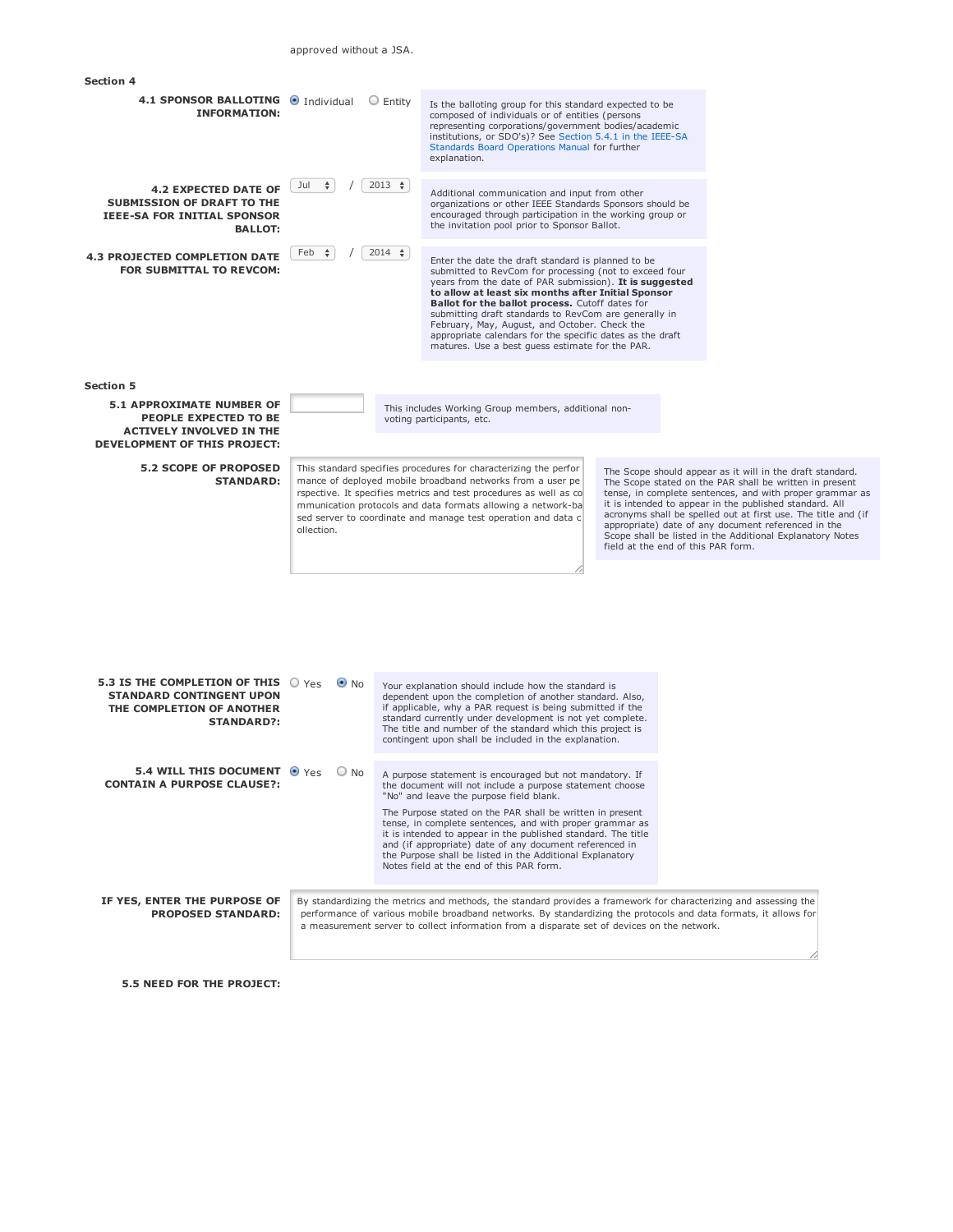| <b>5.6 STAKEHOLDERS FOR THE</b>                                                                                                                    | opment. |                                                                                                                                                                                 | Users of broadband mobile networks, including enterprises su<br>ch as corporations and governments, lack reliable, comparab<br>le data on which to base their assessment of network perfor<br>mance. Such data can be valuable to determine overall netw<br>ork quality and to pinpoint specific weaknesses, including lim<br>itations in deployment. Improved knowledge of system perfo<br>rmance will lead the market toward more effective networks<br>and therefore encourage the redeployment of scarce spectru<br>m using the most efficient technologies and implementations<br>. Also, policy makers seeking information on performance of<br>available networks will directly benefit by the opportunity to<br>apply the standardized metrics and methods. Researchers w<br>ill also gain by the ability to compare measured performance<br>data to simulated results and thereby assess the theoretical<br>models. One application of such information is the assessm<br>ent of technology elements proposed during standards devel<br>Individual and enterprise users of mobile broadband networks;                                                                                                                                                                                                                                                                                                                                                                                                                                                                                                                                                                                                                                                                                                                                                                      |  | The need for the project details the specific problem that<br>the standard will resolve and the benefit that users will<br>gain by the publication of the standard. The need<br>statement should be brief, no longer than a few sentences.<br>The stakeholders (e.g., telecom, medical, environmental) |
|----------------------------------------------------------------------------------------------------------------------------------------------------|---------|---------------------------------------------------------------------------------------------------------------------------------------------------------------------------------|-------------------------------------------------------------------------------------------------------------------------------------------------------------------------------------------------------------------------------------------------------------------------------------------------------------------------------------------------------------------------------------------------------------------------------------------------------------------------------------------------------------------------------------------------------------------------------------------------------------------------------------------------------------------------------------------------------------------------------------------------------------------------------------------------------------------------------------------------------------------------------------------------------------------------------------------------------------------------------------------------------------------------------------------------------------------------------------------------------------------------------------------------------------------------------------------------------------------------------------------------------------------------------------------------------------------------------------------------------------------------------------------------------------------------------------------------------------------------------------------------------------------------------------------------------------------------------------------------------------------------------------------------------------------------------------------------------------------------------------------------------------------------------------------------------------------------------------------------------------------------------------|--|--------------------------------------------------------------------------------------------------------------------------------------------------------------------------------------------------------------------------------------------------------------------------------------------------------|
| <b>STANDARD:</b>                                                                                                                                   |         | government policy agencies studying broadband deployments;<br>companies and universities engaged in network performance a<br>ssessment; operators of mobile broadband networks. |                                                                                                                                                                                                                                                                                                                                                                                                                                                                                                                                                                                                                                                                                                                                                                                                                                                                                                                                                                                                                                                                                                                                                                                                                                                                                                                                                                                                                                                                                                                                                                                                                                                                                                                                                                                                                                                                                     |  | for the standard consist of any parties that have an<br>interest in or may be impacted by the development of the                                                                                                                                                                                       |
|                                                                                                                                                    |         |                                                                                                                                                                                 |                                                                                                                                                                                                                                                                                                                                                                                                                                                                                                                                                                                                                                                                                                                                                                                                                                                                                                                                                                                                                                                                                                                                                                                                                                                                                                                                                                                                                                                                                                                                                                                                                                                                                                                                                                                                                                                                                     |  |                                                                                                                                                                                                                                                                                                        |
| Section 6                                                                                                                                          |         |                                                                                                                                                                                 |                                                                                                                                                                                                                                                                                                                                                                                                                                                                                                                                                                                                                                                                                                                                                                                                                                                                                                                                                                                                                                                                                                                                                                                                                                                                                                                                                                                                                                                                                                                                                                                                                                                                                                                                                                                                                                                                                     |  |                                                                                                                                                                                                                                                                                                        |
| 6.1 Intellectual Property:<br>A. IS THE SPONSOR AWARE OF $\bigcirc$ Yes<br><b>ANY COPYRIGHT PERMISSIONS</b><br><b>NEEDED FOR THIS PROJECT?:</b>    |         | $\bullet$ No                                                                                                                                                                    | If the proposed standard uses copyrighted material,<br>copyright releases must be obtained by the working group<br>and shall be included in the final package submitted to the<br>IEEE-SA Standards Board. Additionally, remember that<br>during development of your approved project, the proper<br>IEEE copyright notices must be maintained on all drafts.                                                                                                                                                                                                                                                                                                                                                                                                                                                                                                                                                                                                                                                                                                                                                                                                                                                                                                                                                                                                                                                                                                                                                                                                                                                                                                                                                                                                                                                                                                                       |  |                                                                                                                                                                                                                                                                                                        |
| <b>B. IS THE SPONSOR AWARE OF <math>\bigcirc</math> Yes</b><br><b>POSSIBLE REGISTRATION</b><br><b>ACTIVITY RELATED TO THIS</b><br><b>PROJECT?:</b> |         | $\bullet$ No                                                                                                                                                                    | The IEEE Registration Authority Committee (RAC) is a<br>mandatory coordination body. A YES answer to this<br>question provides early notification that RAC mandatory<br>coordination will occur during Sponsor ballot. Working<br>groups are welcome to engage the RAC if appropriate<br>earlier in the project.<br>If the proposed standard requires (or is expected to<br>require) the unique identification of objects or numbers for<br>use in industry, the project has registration activity. This<br>does not cover things like code points defined within the<br>standard.<br>A YES answer with brief explanation is appropriate if:<br>1. The proposed standard creates a new registry.<br>2. The proposed standard includes new use of an existing<br>registry (whether IEEE RA or other registry authority). An<br>existing IEEE registry example would be use of an<br>Organizationally Unique Identifier (OUI). An explanation of<br>a new registration activity should be supplied on the PAR.<br>Please visit the IEEE Registration Authority website<br>(http://standards.ieee.org/regauth/index.html) for<br>additional information regarding existing registries.<br>3. When RAC review of previously reviewed text is<br>appropriate to assure terminology and descriptions of<br>usage are current.<br>A NO answer is appropriate:<br>1. When the project has no registration activity.<br>2. When a project modifying an existing standard with<br>registration activity will not be adding new text nor<br>modifying existing registration activity text previously<br>reviewed by the IEEE Registration Authority (e.g.,<br>corrigendum on non-registry content). Please briefly<br>explain why RAC review is not required.<br>Please note that the RAC may request mandatory<br>coordination on any project, independent of the answer to<br>this question. |  |                                                                                                                                                                                                                                                                                                        |
| <b>Section 7</b>                                                                                                                                   |         |                                                                                                                                                                                 |                                                                                                                                                                                                                                                                                                                                                                                                                                                                                                                                                                                                                                                                                                                                                                                                                                                                                                                                                                                                                                                                                                                                                                                                                                                                                                                                                                                                                                                                                                                                                                                                                                                                                                                                                                                                                                                                                     |  |                                                                                                                                                                                                                                                                                                        |
| 7.1 ARE THERE OTHER O Yes<br>STANDARDS OR PROJECTS WITH A<br><b>SIMILAR SCOPE?:</b>                                                                |         | $\bullet$ No                                                                                                                                                                    | Identify any standard(s) or project(s) of similar scope(s),<br>both within or outside of the IEEE, and explain the need<br>for an additional standard in this area.                                                                                                                                                                                                                                                                                                                                                                                                                                                                                                                                                                                                                                                                                                                                                                                                                                                                                                                                                                                                                                                                                                                                                                                                                                                                                                                                                                                                                                                                                                                                                                                                                                                                                                                 |  |                                                                                                                                                                                                                                                                                                        |
| 7.2 JOINT DEVELOPMENT - IS IT $\bigcirc$ Yes<br>THE INTENT TO DEVELOP THIS<br><b>DOCUMENT JOINTLY WITH</b><br><b>ANOTHER ORGANIZATION?:</b>        |         | $\bullet$ No                                                                                                                                                                    | If this document will be developed jointly with another<br>organization, your IEEE-SA Staff Liaison must be made<br>aware of this prior to final approval of the document by<br>the IEEE-SA Standards Board [RevCom].                                                                                                                                                                                                                                                                                                                                                                                                                                                                                                                                                                                                                                                                                                                                                                                                                                                                                                                                                                                                                                                                                                                                                                                                                                                                                                                                                                                                                                                                                                                                                                                                                                                               |  |                                                                                                                                                                                                                                                                                                        |

Information from 7.3 - 7.4 is captured for potential follow up and coordination but will not appear on the final PAR view.